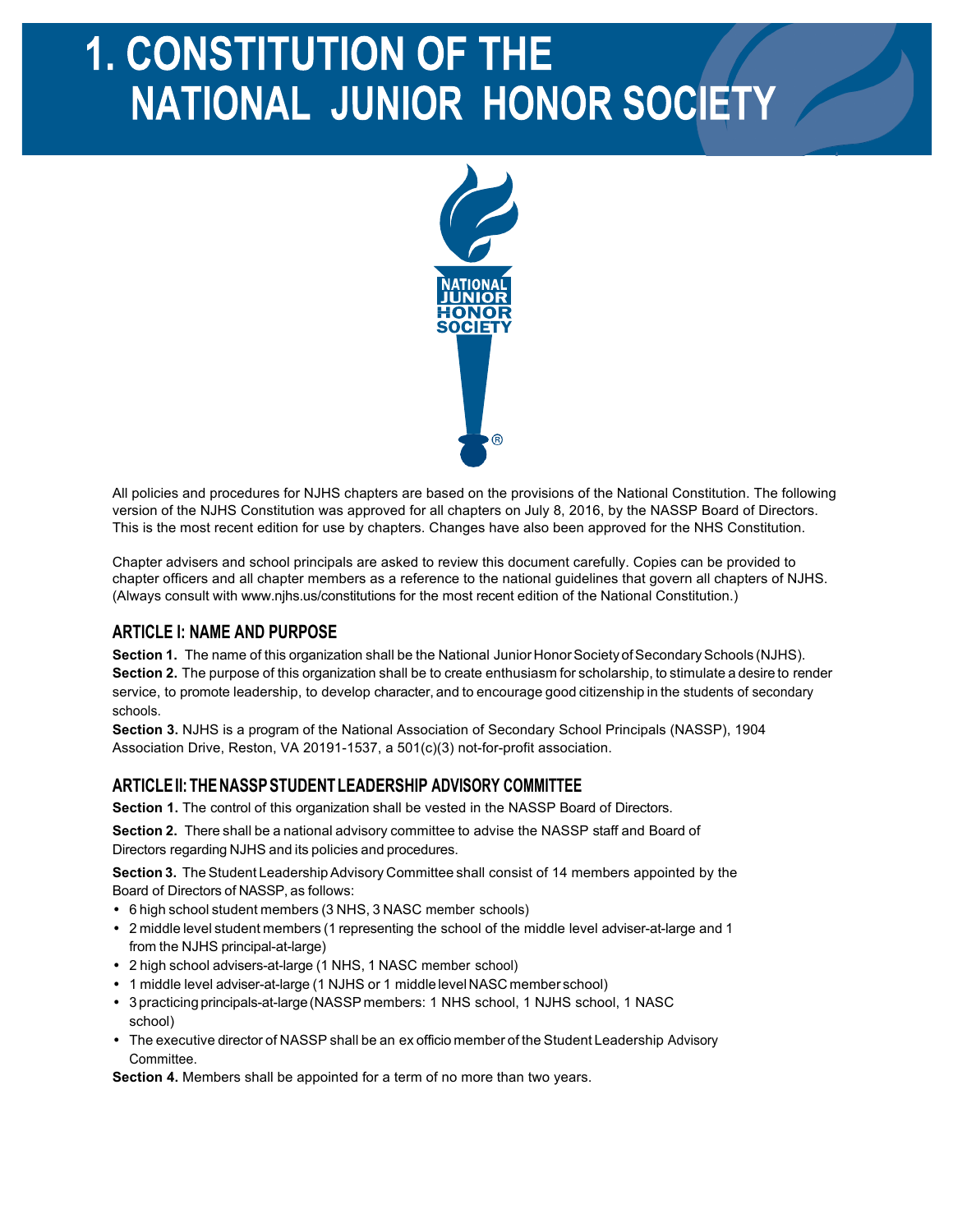#### **ARTICLE III: STATE ORGANIZATIONS**

**Section 1.** Local chapters may choose to organize state associations.

**Section 2.** Any state association of National Junior Honor Society chapters shall conform to this Constitution and shall work with NASSP in furthering the purposes of this organization.

**Section 3**. All state associations shall be affiliated with the National Junior Honor Society.

**Section 4.** The state affiliate shall not serve as an appeal board forlocal chapter nonselection or dismissal cases.

**Section 5.** Bylaws of the state associations must be approved by NASSP and must be consistent with the NJHS Constitution.

### **ARTICLE IV: LOCAL CHAPTERS**

**Section 1.** Any secondary public school is eligible to apply for a local chapter. Nonpublic secondary schools accredited or approved by state departments of education or by accrediting agencies approved by NASSP are eligible to apply for a local chapter. Each school shall have its own chapter except in cases where a school's size precludes the formation of a full Faculty Council. In such cases, a chapter can be shared as long as all other constitutional requirements can be met. A middle level unit in the same building with a high school unit will be appropriate cause for two separate chapters (one for the National Junior Honor Society and one for the National Honor Society). (See Chapter 4 for clarification of this last provision of Section 1.)

**Section 2.** Deleted.

**Section 3.** Each school with a chapter shall pay an annual affiliation fee approved by the NASSP Board of Directors. **Section 4.** The annual individual member dues paid to a chapter or state affiliate, if any, shall not exceed twenty (20) dollars inclusively. The exact amount shall be determined by the executive committee of the chapter and shall be subject to the approval of the chapter membership.

**Section 5.** Duly chartered local chapters shall conform to this Constitution as set forth by the NASSP Board of Directors. Failure to do so may result in the loss of the charter.

#### **ARTICLE V: THE PRINCIPAL**

Section 1. The principal shall reserve the right to approve all activities and decisions of the chapter.

**Section 2.** The principal shall annually appoint a member of the faculty as chapter adviser, who may serve consecutive terms. Co-advisers may be appointed where necessary.

**Section 3.** The principal shall annually appoint a Faculty Council composed of five members of the school's faculty who may serve consecutive terms.

**Section 4.** The principal shall receive appeals in cases of nonselection of candidates, and the disciplining or dismissal of members.

### **ARTICLE VI: THE CHAPTER ADVISER**

**Section 1.** The chapter adviser shall be responsible for the direct, day-to-day supervision of the chapter and act as liaison between faculty, administration, students, and community.

**Section 2.** The chapter adviser shall maintain files on membership, chapter history, activities, and financial transactions.The chapter adviser shall complete the annual survey and submit it to the national office.

**Section 3.** The chapter adviser shall regularly review each member for compliance with Society standards and obligations.

**Section 4.** The chapter adviser shall help the chapter officers understand and carry out their duties.

**Section 5.** The chapter adviser shall be an ex officio, nonvoting, sixth member of the Faculty Council and shall facilitate all meetings of the council.

**Section 6.** The chapter adviser shall be a member of the faculty, appointed annually by the principal, and may serve consecutive terms.

### **ARTICLE VII: THE FACULTY COUNCIL**

**Section 1.** The Faculty Council shall consist of five (5) vot**i**ng faculty members appointed annually by the principal. The chapter adviser shall be an ex officio, nonvoting, sixth member of the Faculty Council. No principal or assistant principal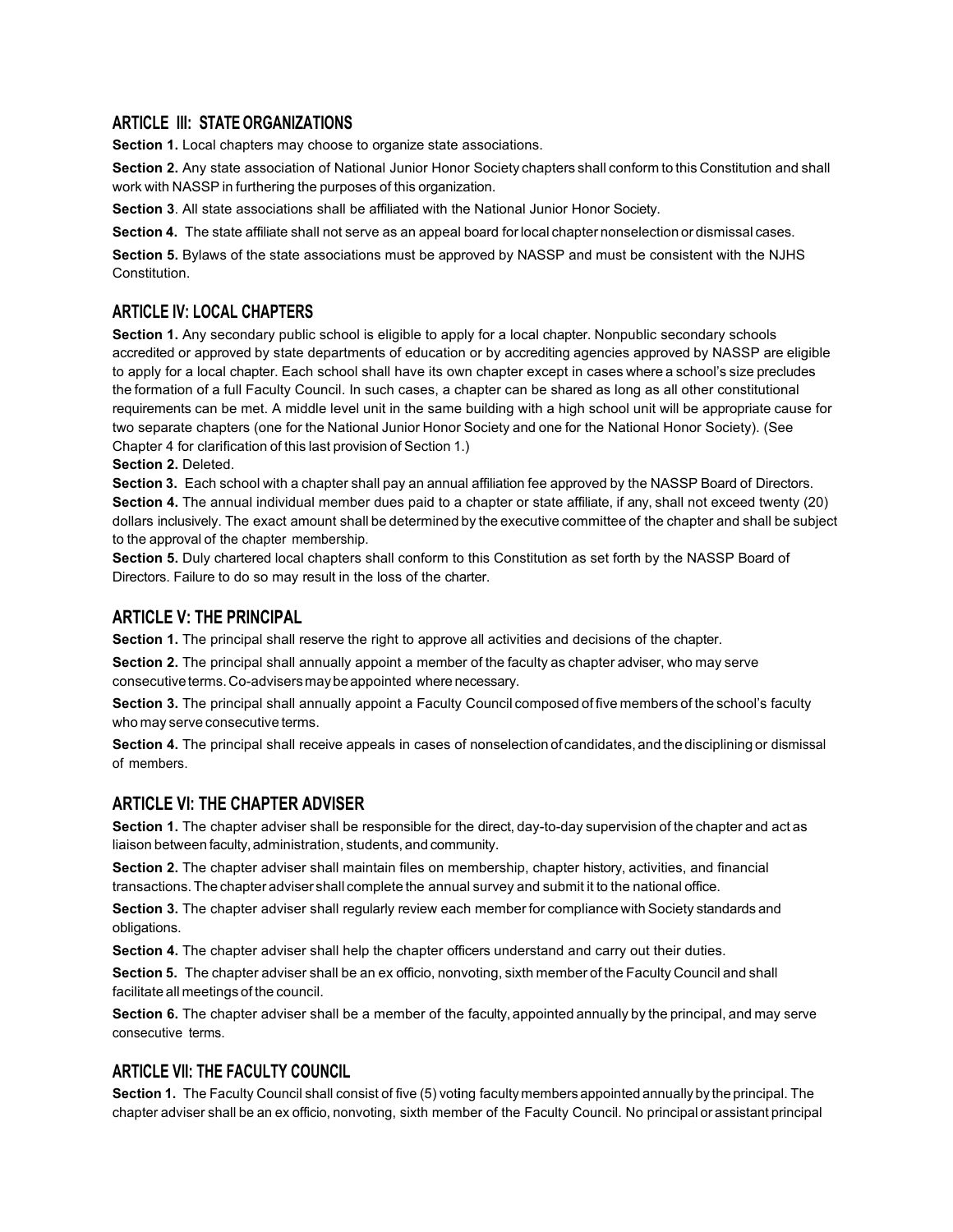may be included on the Faculty Council. (See commentary in Chapter 3 regarding the functions of the Faculty Council.)

**Section 2.** The term of the Faculty Council shall be one year. Members may be appointed to consecutive terms.

**Section 3.** The Faculty Council shall meet at least once a year to review the procedures of the chapter, select members,and to consider nonselection, dismissal, other disciplinary actions, andwarning cases.

**Section 4.** The Faculty Council will develop and revise, when necessary, all chapter procedures for selection, discipline, and dismissal of members, all of which must remain in compliance with this Constitution andNJHSpolicies.

## **ARTICLE VIII: MEMBERSHIP**

**Section 1.** Membership in the local chapter is an honor bestowed upon a student. Selection for membership is by a Faculty Council and is based on outstanding scholarship, character, leadership, service, and citizenship. Once selected, members have the responsibility to continue to demonstrate these qualities.

**Section 2.** Members of the Faculty Council shall support the school leader in creating and sustaining a school environment in which each student is known, accepted and valued, trusted and respected, cared for and encouraged to be an active and responsible member of the school community. As such, the Faculty Council shall reserve the right to award honorary membership to students who warrant special consideration—including those who receive accommodations for a disability, or foreign exchange students—in recognition of achievement and/or outstanding service rendered to the school in keeping with the purposes of the National Honor Society. The Faculty Council might also award honorary membership to school officials, principals, teachers, NJHS advisers, or other adults. Honorary membership grants to the recipient all of the privileges of membership without the obligations associated with active member status (See Chapter 3 of the *National Honor Society Handbook* for additional information).

**Section 3.** Candidates become members when inducted at a special ceremony.

**Section 4.** An NJHS member who transfers to another school and brings a letter from the principal or chapter adviser to the new school adviser shall be accepted automatically as a member in the new school's chapter. Transfer members must meet the new chapter's standards within one semester in order to retain membership.

**Section 5.** Members who resign or are dismissed are never again eligible for membership or its benefits.<sup>1</sup>

**Section 6.** The NJHS adviser shall nominate members in good standing for the National Junior Honor Society Outstanding Achievement Award, thus reviewing eligibility requirements for nominations.

# **ARTICLE IX: SELECTION OF MEMBERS**

**Section 1.** To be eligible for membership the candidate must be a member of those classes (second semester sixth grade, seventh grade, eighth grade, or ninth grade) designated as eligible in the chapter bylaws. (Ninth graders in a 9–12 school may not be inducted into either NJHS or NHS, nor can that school operate a chapter of NJHS as per these guidelines and those of the National Honor Society.)Candidates must have been in attendance at the school the equivalent of one semester.

**Section 2.** The national minimum standard for scholarship shall be a cumulative scholastic average of at least 85 percent, B, or 3.0 (on a 4.0 scale) or the equivalent standard of excellence. Candidates shall then be evaluated on the basis of service, leadership, character, and citizenship.<sup>3</sup>

**Section 3.** The selection of each member to the chapter shall be by a majority vote of the Faculty Council. Prior to notification of any candidates, the chapter adviser shall review with the principal the results of the Faculty Council's deliberations.

**Section 4.** A description of the selection procedure shall be published in an official school publication that is widely available in a timely fashion to all students and parents of the school. The selection procedure shall be determined by the Faculty Council and shall be consistent with the rules and regulations of NJHS.

**Section 5.** NASSP shall not review the judgment of the Faculty Councilregardingselection of individual members tolocal chapters.

### **ARTICLE X: DISCIPLINE AND DISMISSAL**

Section 1. The Faculty Council, in compliance with the rules and regulations of the National Junior Honor Society, shall determine the procedure for dismissal.A written description of the dismissal procedure shall be available to interested parties.<sup>4</sup>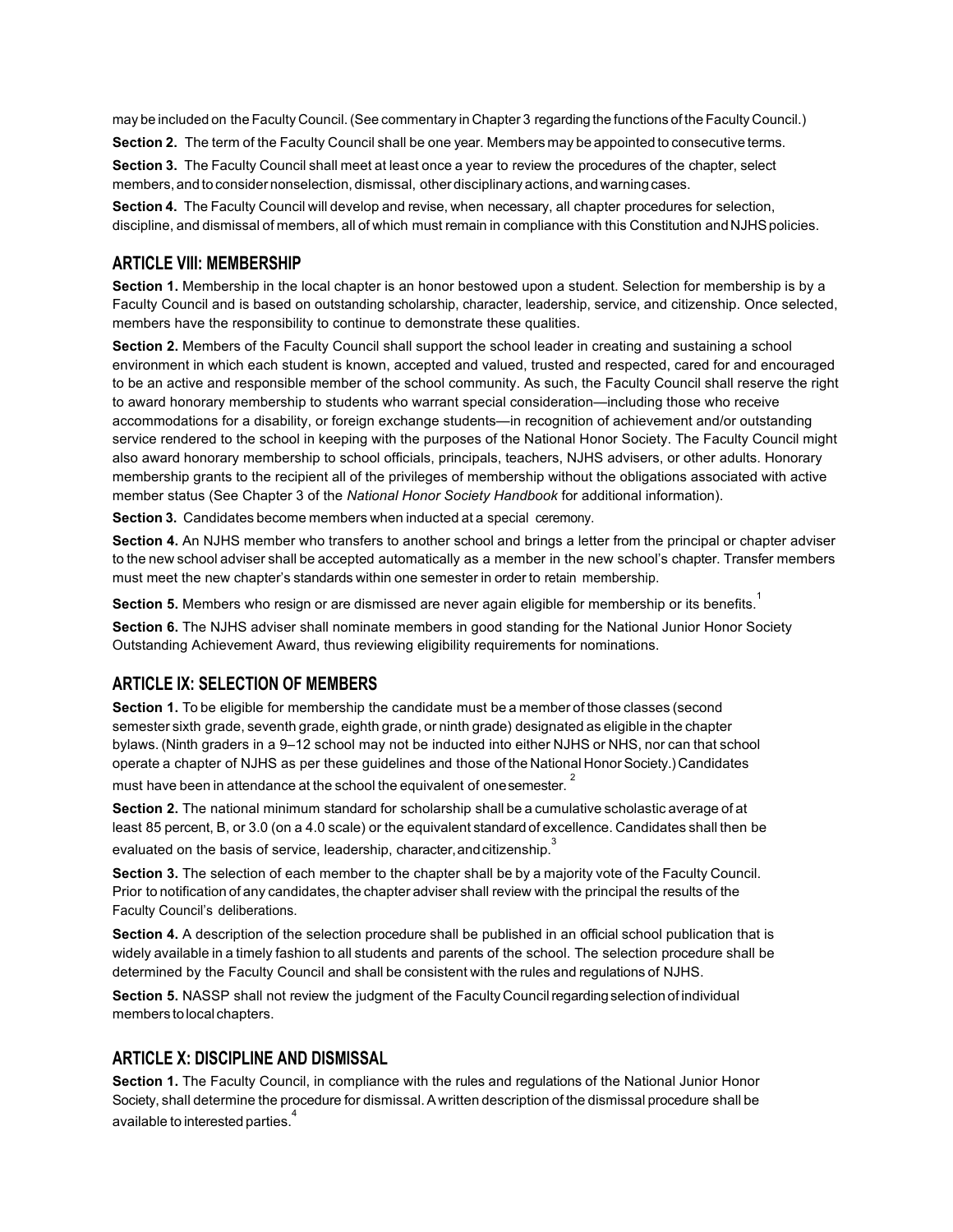**Section 2.** Members who fall below the standards that were the basis for their selection shall be promptly warned in writing by the chapter adviser and given a reasonable amount of time to correct the deficiency, except that in the case of flagrant violation of school rules or the law, a member does not have to be warned. **Section 3.** The Faculty Council shall determine when an individual has exceeded a reasonable number of warnings.

**Section 4.** In all cases of pending dismissal, a member shall have a right to a hearing before the Faculty Council. (Note: This hearing is required and is considered "due process" for all members.)

**Section 5.** For purposes of dismissal, a majority vote of the Faculty Council is required.

**Section 6.** A member who has been dismissed may appeal the decision of the Faculty Council to the principal and thereafter under the same rules for disciplinary appeals in the school district.

**Section 7.** NASSP shall hear no appeals in dismissal cases. (Note: Refer to Article VIII, Section 5 regarding the permanent consequences for members when dis- missed.)

# **ARTICLE XI: CHAPTER OFFICERS**

**Section 1.** The officers of the chapter, their duties, and the method of their election shall be determined by the members of the chapter, approved by the Faculty Council and the principal, and described in the chapter bylaws. **Section 2.** New officers shall be installed at a special ceremony.

# **ARTICLE XII: EXECUTIVE COMMITTEE**

**Section 1.** The executive committee shall consist of the officers of the chapter and the chapter adviser.

**Section 2.** The executive committee shall have general supervision of the affairs of the chapter between its business meetings, make recommendations to the chapter, and determine and perform such other duties as are specified in the chapter bylaws. All actions and recommendations of the executive committee shall be subject to the review of the chapter membership.

**Section 3.** The executive committee shall have the responsibility for ensuring that chapter activities and procedures follow school policy and regulations.

# **ARTICLE XIII: MEETINGS**

**Section 1.** Each chapter shall have regular meetings during the school year on days designated by the executive committee and in accordance with school policy and regulations.

**Section 2.** The regularity of the meetings (i.e., weekly, monthly, bimonthly, etc.) shall be designated in the chapter bylaws.

**Section 3.** The chapter president or other designated student leader may call special meetings approved by the executive committee.

**Section 4.** Chapters shall conduct meetings according to *Robert's Rules of Order, Newly Revised* in all points not expressly provided for in this Constitution or thechapterbylaws.

# **ARTICLE XIV: ACTIVITIES**

Section 1. Each chapter shall determine one or more service projects for each year.

**Section 2.** All members shall regularly participate in these projects.

**Section 3.** These projects shall have the following characteristics: Fulfill a need within the school or community; have the support of the administration and the faculty; be appropriate and educationally defensible; be well planned, organized, and executed.

**Section 4.** Each member shall have the responsibility for choosing and participating in an individual service project that reflects his or her particular talents and interests. This is in addition to the chapter projects to which all members contribute.

**Section 5.** Each chapter shall publicize its projects in a positive manner.

# **ARTICLE XV: OFFICIAL INSIGNIA**

**Section 1.** This organization shall have an official emblem. The emblem shall be uniform and its distribution and rules for its use shall be determined by the NASSP Board of Directors.

**Section 2.** Each active or honorary member in good standing with the chapter shall be entitled to wear this emblem.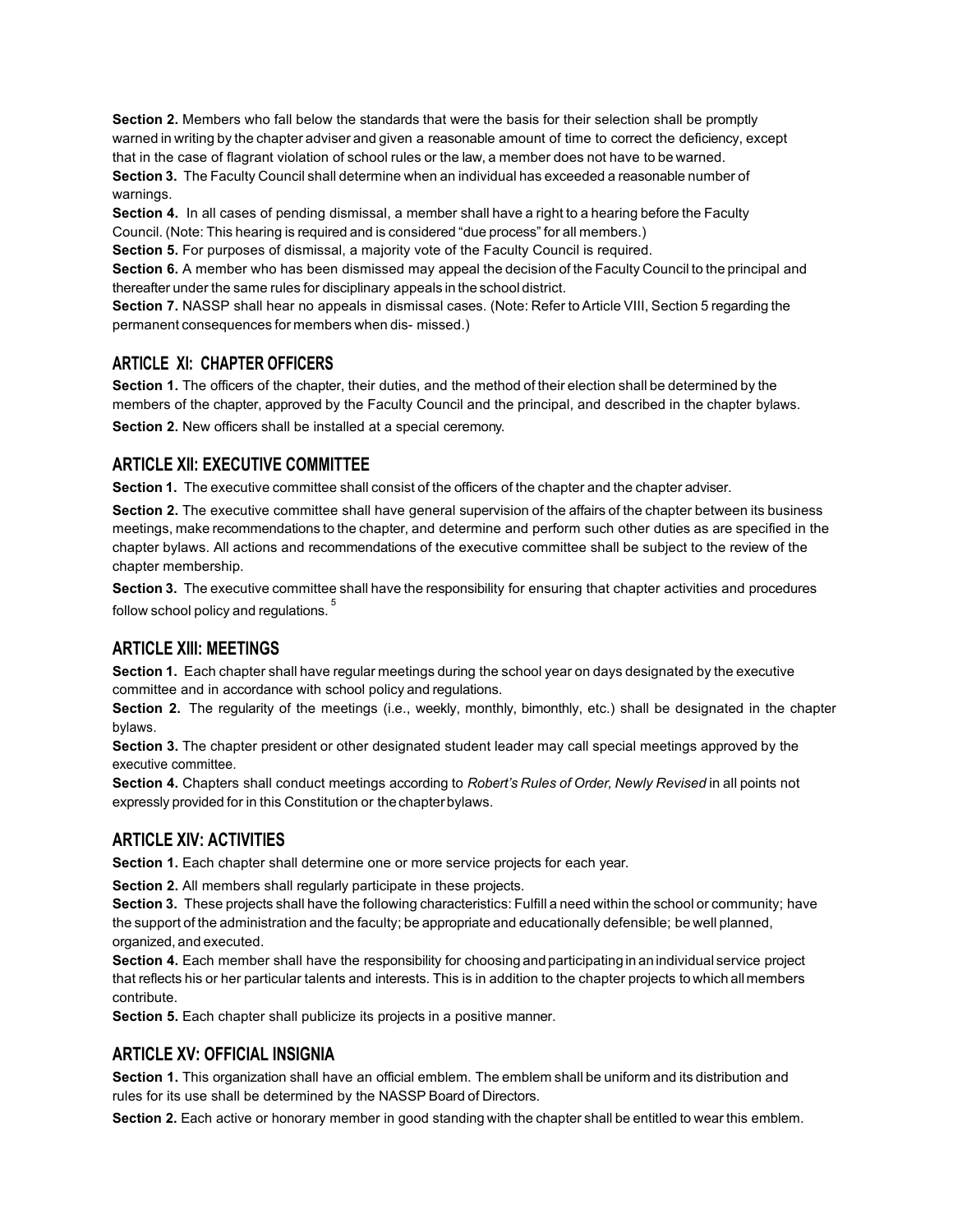**Section 3.** Any member who resigns or is dismissed shall return the emblem to the chapter adviser.

**Section 4.** All insignia must be procured from the national office of the National Junior Honor Society, 1904 Association Drive, Reston, VA, 20191. All insignia are registered with the United States Patent and Trademark Office and may not be copied by anyone without written permission of the NJHS national office.(See also, Logo Usage Guidelines at www.njhs.us/logo.)

**Section 5.** The motto of the National Junior Honor Society shall be *Light Is the Symbol of Truth.*

**Section 6.** The official colors of the National Junior Honor Society shall be blue and white.

## **ARTICLE XVI: CHAPTER BYLAWS**

**Section 1.** Each chapter shall write bylaws to amplify sections of this Constitution and to clarify operating procedures of the chapter. Bylaws do not need the approval of NASSP but must be consistent with this Constitution.

**Section 2.** The chapter bylaws shall contain information concerning the election and duties of officers, the schedule of meetings, member obligations, dues, and the like. (Note: *See www.njhs.us/bylaws for additional information regarding the appropriate content of chapter bylaws.*)

### **ARTICLE XVII: AMENDMENTS**

This Constitution may be amended by the NASSP Board of Directors based on the recommendations of the Student Programs staff and approved by the NASSP Board of Directors.

#### **Notes:**

- 1. Article VIII, Section 5. Resignation or dismissal from NJHS has no bearing on future consideration for membership in NHS in high school.
- 2. Article IX, Section 1. Some candidates may be ineligible forinduction because of the semesterruling. Many students, including students of military parents, are required to move with parents or guardians who have transferred in their work. The present school principal should seek a recommendation from the previous school principal or chapter adviser pursuant to the candidate's selection. On the basis of the recommendation from the previous school, the Faculty Council may waive the semester regulation.
- 3. Article IX, Section 2. Local chapters may raise the cumulative GPA standard above the national minimum, or increase standards for the remaining selection criteria, apply them fairly and consistently, and include these standards in their locally published selection procedures.
- 4. Article X, Section 1. To maintain compliance, all local procedures must conform to the full provisions of this article. Faculty Councils can consider disciplinary actions that are less severe than dismissal if circumstances warrant.
- 5. Article XII, Section 3. This section is generally viewed to include chapter activities except those with regard to the selection, discipline, and dismissal of members which are the sole domain of the chapter's Faculty Council per the provisions of Article VII, Section 4.

#### NJHS National Constitution

Last revised and approved by the NASSP Board of Directors, July 2016.